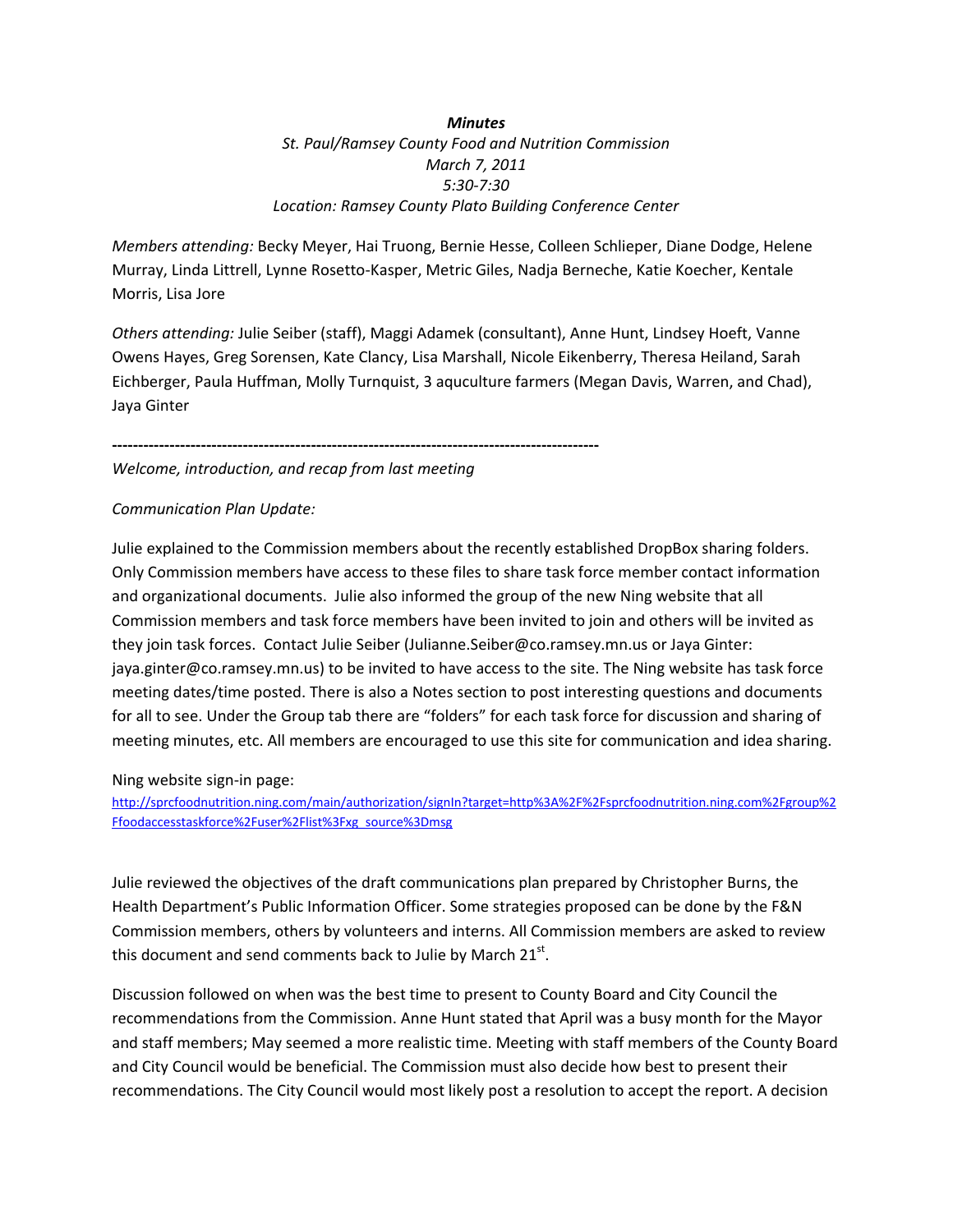needs to be made about when to meet with the City Council. A tentative date for meeting with the County Board is May 24<sup>th</sup>.

### *Discussion on the larger community meetings*

Questions to be answered: how do we get input from people with knowledge about the issues; should all task forces present to a large audience or have small tables; how to get feedback from community members; what do we want people to get out of this meeting; how to engage the community at this larger-scale, etc. A proposal was to have a community meeting on April  $7<sup>th</sup>$  or  $11<sup>th</sup>$  in a large venue in St. Paul. Presenting the FNC scope/roles/values to the audience and then having break‐out sessions to each task force table with flip charts was a proposed structure for the meetings. Maggi shared the process of Homegrown Minneapolis' large community meetings. Homegrown participants introduced themselves, had the Mayor speak, then allowed enough time for the audience to go to small group tables. Each table had the same process of gathering feedback from the audience. To advertise the meetings they went through neighborhood organizations, newspaper ads, and list serves.

The community meetings held for the Food Access survey results are good models for the FNC's large community meetings. Metric, Helene, Diane, Julie and Vanne have agreed to be the committee to plan the details of these community meetings. Someone proposed having the first meeting later to give more time for planning. Plans need to include accommodation for residents who don't speak English.

# *Task Force Development Discussion*

Maggi presented the template for task force meetings, information on how to conduct effective meetings and how to get to the next steps of policy recommendations. Kate Clancy from the Minnesota Institute is a national expert on sustainable food issues. She was consulted in the first Saint Paul Food Policy Council in the 1980s. Kate gave a history of food policy councils and explained the need for such groups to really understand their goals and focus. She gave a few pieces of advice: local food work is more successful if workers have connections to the next scale up. She said it was important to think of the larger scales (regional, national) above and that they are all connected. The new buzz word in the food movement is resiliency. Also, it is really important to actual do policy work in such a Council, most other Councils are not doing much policy development and Kate applauded this group for their work in this area.

# *Facilitation Presentation by Maggi (handouts – slides)*

The facilitator's role of a task force leader includes such things as agenda development, assuming rotating attendance so always present priorities and goals, keep on task, strengthen networks and relationships with others, and what's happening and who's doing what. Maggi also presented some facilitation tips. The PowerPoint slides will be posted on the Ning site for reference. As a group Maggi went through an example of how to develop the vision statement for the task forces. Each task force broke into a small group to work through their vision statement development. Maggi is available to help with their task force process.